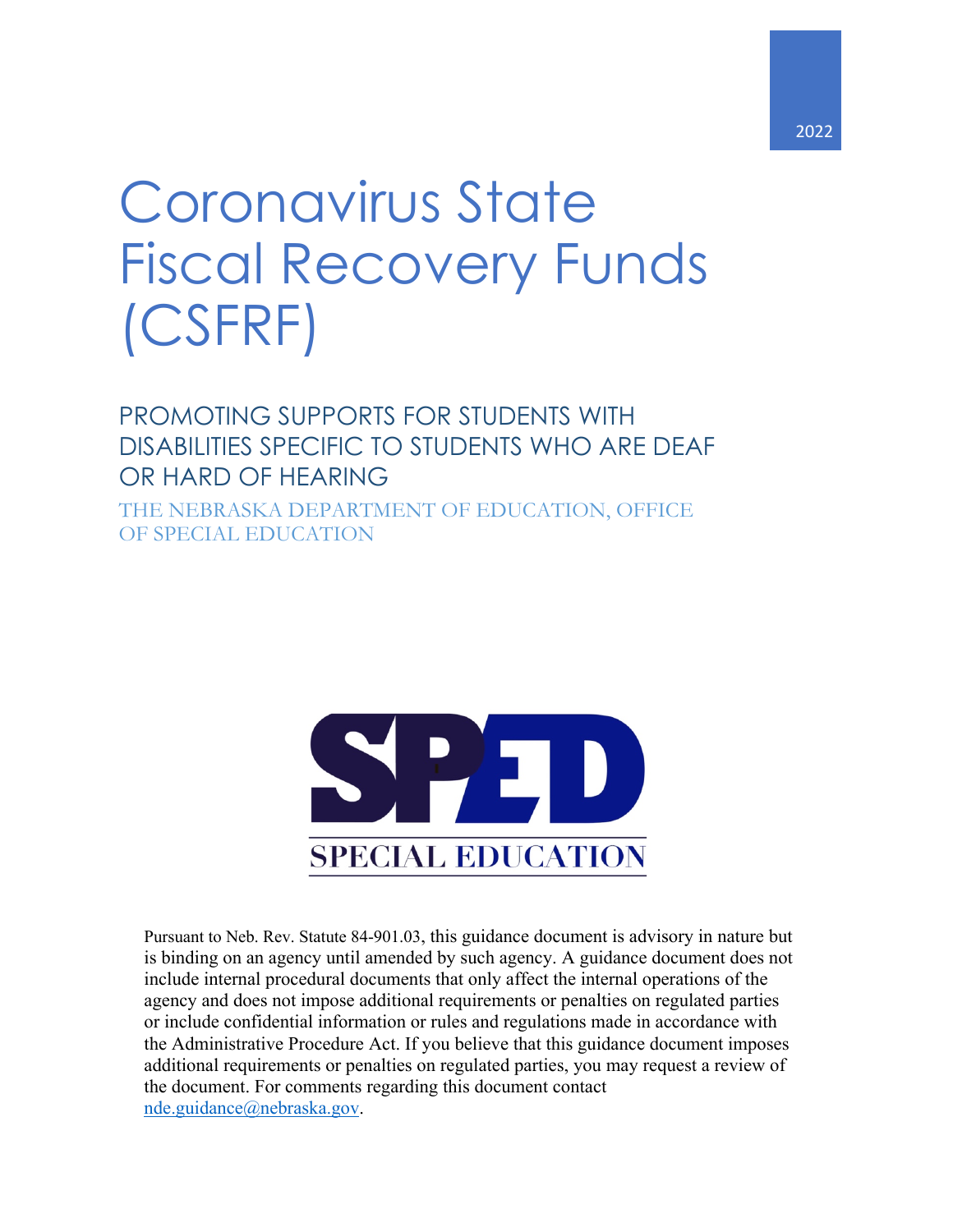MATTHEW L. BLOMSTEDT, PH.D., COMMISSIONER

 $\bullet$ 

402.471.2295

P.O. Box 94987<br>Lincoln, NE 68509-4987

 $\mathbf{X}$ 



# Promoting supports for students with disabilities specific to students who are Deaf or hard of hearing through Coronavirus State Fiscal Recovery Funds (CSFRF)

The needs of children and youth who are deaf or hard of hearing are diverse, ranging from a need for access supports to highly specialized instruction. For all children, and especially children who are deaf or hard of hearing, there are windows of opportunity for learning that should be maximized. When children, along with their families, are supported with appropriate language and learning opportunities that address the nuances of their hearing status, most will thrive and achieve their chosen educational and occupational aspirations.

# LB 1014 - Coronavirus State Fiscal Recovery Funds (CSFRF) Appropriations

As part of LB 1014e, the legislation stipulates the following requirements to ensure federal compliance, accountability, and reporting obligations are met:

- 1. "*All grants utilizing Federal Funds allocated to the State of Nebraska from the federal Coronavirus State Fiscal Recovery Fund shall meet the eligible uses under the federal American Rescue Plan Act of 2021 and any relevant guidance on the use of such funds by the United States Department of the Treasury." (Page 2, section 10, 1st paragraph)*
- 1. "*Each agency, board, or commission shall complete guidance documents related to the distribution of the Federal Funds appropriated pursuant to this act within sixty days after the effective date of this act." (Page 2, section 10, 2nd paragraph)*

Appropriate and quality learning opportunities should exist for all children. The education of students who are deaf or hard of hearing requires specialized programs, and appropriately certified personnel with effective communication skills. Appropriate and quality learning experiences for children who are deaf or hard of hearing should accommodate not only their disabilities but should also recognize and build on their unique strengths and learning styles.

The communication and language environments for children who are deaf or hard of hearing must be varied and rich. The individual communication and language needs of children who are deaf or hard of hearing may present special challenges during naturally occurring interactions. All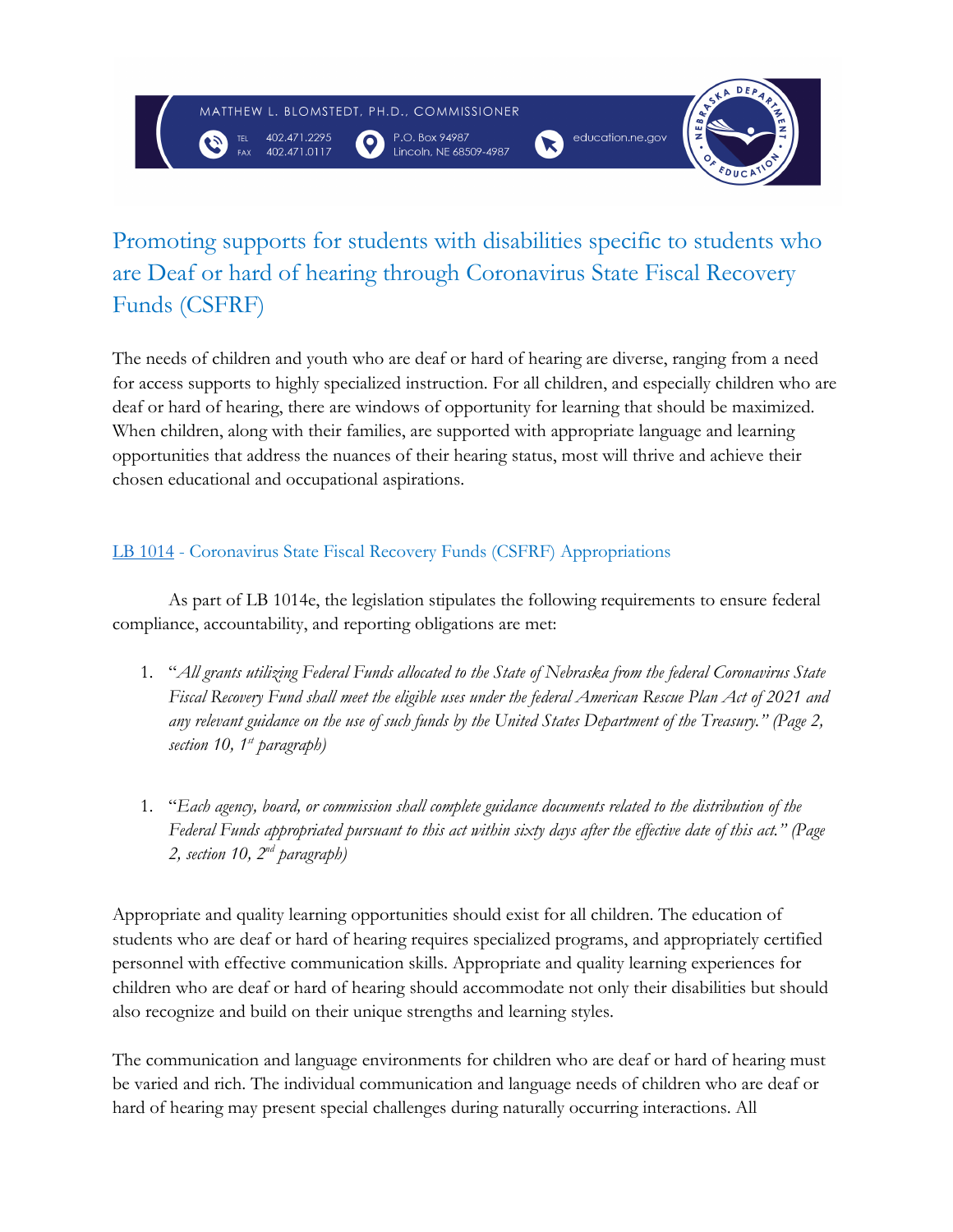$\bullet$ 

402.471.2295

P.O. Box 94987 Lincoln, NE 68509-4987





communication modes and languages are to be provided for and respected, whether oral/aural language or manual language, whether American Sign Language or English signing systems, regardless of the type or use of hearing assistive technology (i.e. cochlear implant, hearing aids, etc.). Early identification followed by timely and appropriate intervention must form a safety net of support around all programs and services if quality and equity are to be made a reality for all. The state system is a distinct yet fluid network of connected options that allow students to move to appropriate programs and receive services as needs and circumstances change, all of which are determined by the student's IFSP or IEP team.

#### LB 1014 reads in Section 13:

There is included in the appropriation to this program for FY2022-23 \$1,000,000 Federal Funds for state aid, which shall only be used for such purpose.

The State Department of Education shall spend the funds appropriated in this section exclusively for programs and interpreters that provide services to students who are deaf or hard of hearing in the following manner: (1) \$300,000 for equipment; (2) \$300,000 for service; and (3) \$400,000 for an enhanced educational interpreter training and mentoring program.

To ensure the continued progress is made on reaching the goals set forth in the NDE State Plan: Statewide Educational Programs and Support Services for Children who are Deaf or Hard of Hearing and that the Coronavirus State Fiscal Recovery Funds (CSFRF) Appropriations are used to enhance the progress towards these goals, the NDE, Office of Special Education has developed the following outline for planning for use of funds.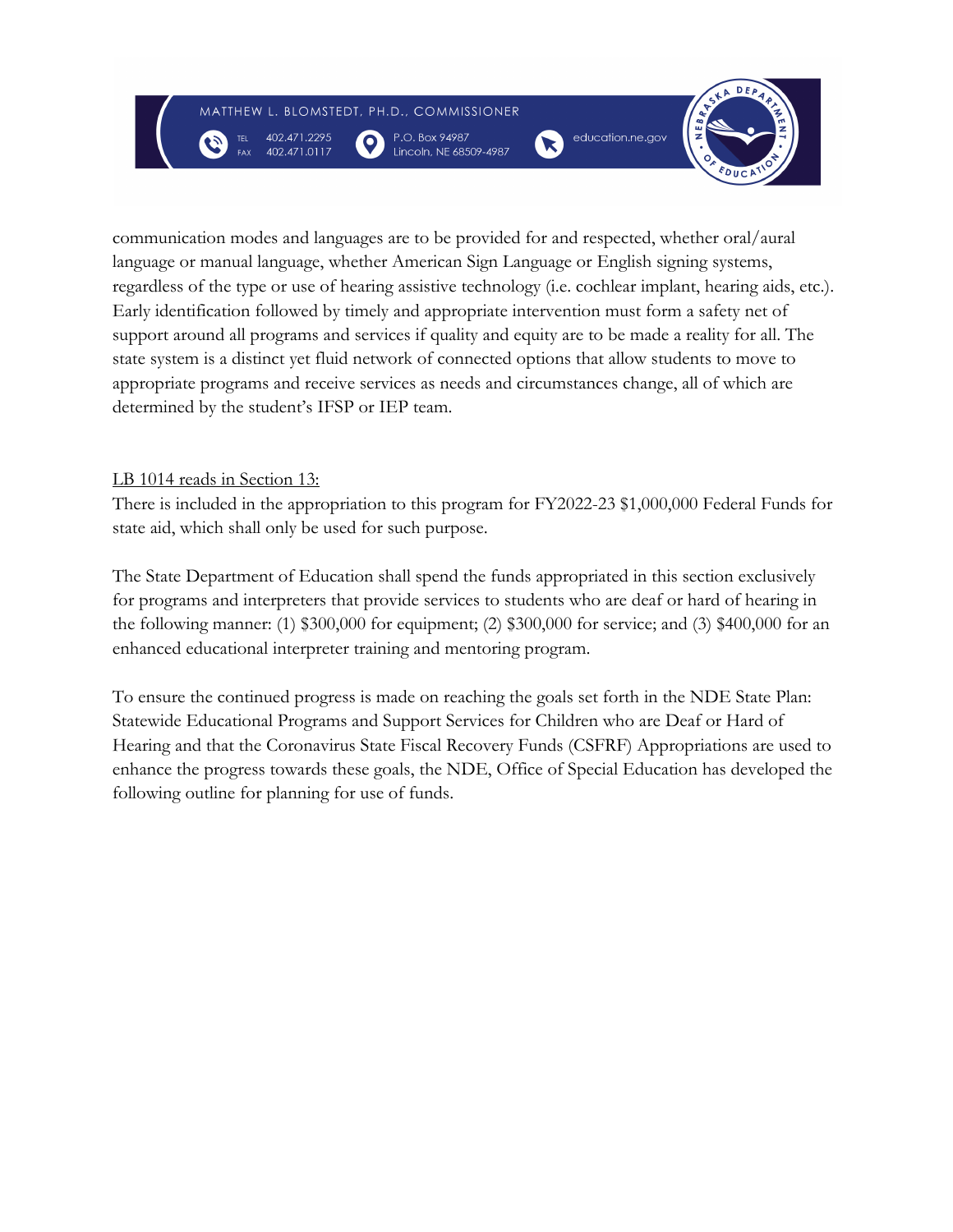MATTHEW L. BLOMSTEDT, PH.D., COMMISSIONER

 $\bullet$ 

402.471.2295

P.O. Box 94987 Lincoln, NE 68509-4987

 $\mathbf{X}$ 



# Developing Stakeholder Input Plan for obligations of Coronavirus State Fiscal Recovery Funds (CSFRF) appropriations.

The Nebraska Department of Education, Office of Special Education will hold several stakeholder engagement activities to garner feedback on the use of each fiscal appropriation. These activities will include, but are not limited to; stakeholder engagement activities, meetings with advocacy and support agencies, needs assessments conducted of state-level programs and district-level programs, and surveys of families and parents.

# \$300,000 – Services:

Qualified providers are critical to a child's success. Early intervention providers must have core knowledge and skills to assist families in promoting language development and other pertinent developmental growth for their infants and toddlers. Teachers of students who are deaf or hard of hearing, speech-language pathologists, educational interpreters, educational audiologists and other specialized instructional support personnel must meet professional standards that include minimal qualifications and ongoing performance monitoring. State and local education agencies should provide professional development and training specific to the needs of infants, toddlers and students who are deaf or hard of hearing. Without qualified staff and appropriate support services, the ability of children to achieve appropriate outcomes is jeopardized.

The NDE, Office of Special Education will be conducting a needs assessment in collaboration with The NDE, OSE - Deaf or Hard of Hearing Regional Programs to see what services are needed or training for service providers are needed in each of the regions. A survey of parents, families, and service providers will also be conducted to see what additional supports are needed to support families in understanding services that are available through the Individuals with Disabilities in Education Act for students who are Deaf or Hard of Hearing.

Timeline: Needs Assessment and Survey will be conducted by October 2022.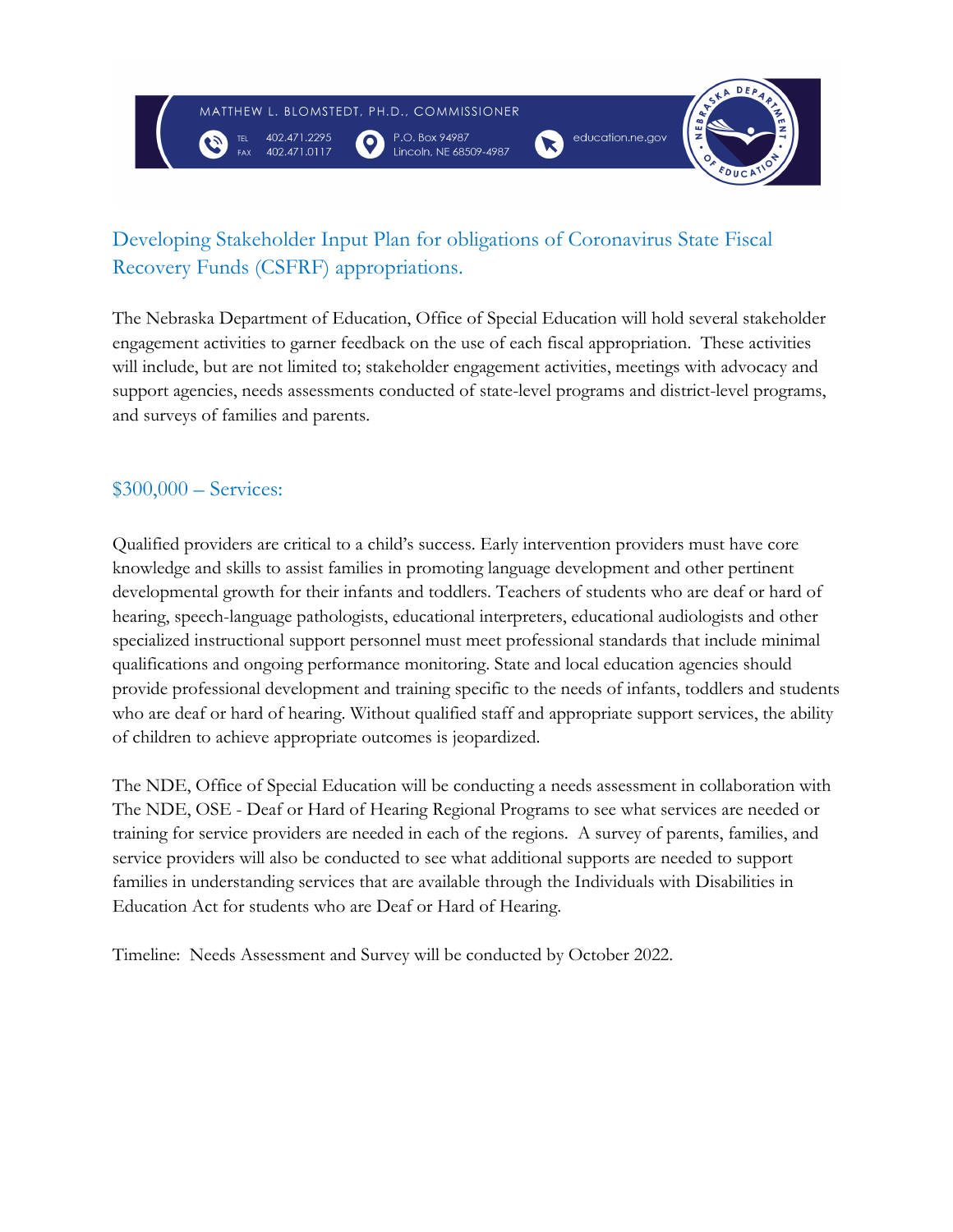

# \$300,000 – Equipment:

There are many devices and systems available to assist individuals who are deaf or hard of hearing in accessing the environment. Some devices convey information visually, and some devices enhance auditory information. There are a variety of Hearing Assistive Technologies, referred to as HATS, designed to overcome distance, background noise, and reverberation. Some of the assistive listening devices most commonly used are Frequency Modulation systems, called FM systems, Infrared systems, Audio Induction Loop systems, and other accessories to couple hearing aids to media such as phones, music players, computers, and tablet devices. There are also a variety of assistive visual technologies including visual alerting devices, technologies to convert spoken language to text, and technologies to support telecommunication.

The NDE, Office of Special Education will be conducting a needs assessment in collaboration with The NDE, Assistive Technology Partnership (ATP) to capture a statewide picture of what needs for equipment are currently present in the state. Currently D/HH equipment run through the NDE, Office of Special Education Regional Programs, allowing for regional equipment needs to be met. The NDE, Office of Special Education will work with ATP to build out a statewide repository of all equipment specific to supports for students who are Deaf or hard of hearing purchased with CSFRF funds as well as the equipment that is intended for statewide distribution and loan within school districts. ATP in coordination with The NDE, Office of Special Education Regional Programs will gather information regarding current equipment in the regions to ensure that appropriate purchases of new or updated equipment is being purchased for districts to utilize in a loan fashion for students who are deaf or hard of hearing.

Timeline: Needs Assessment will be conducted by October 2022.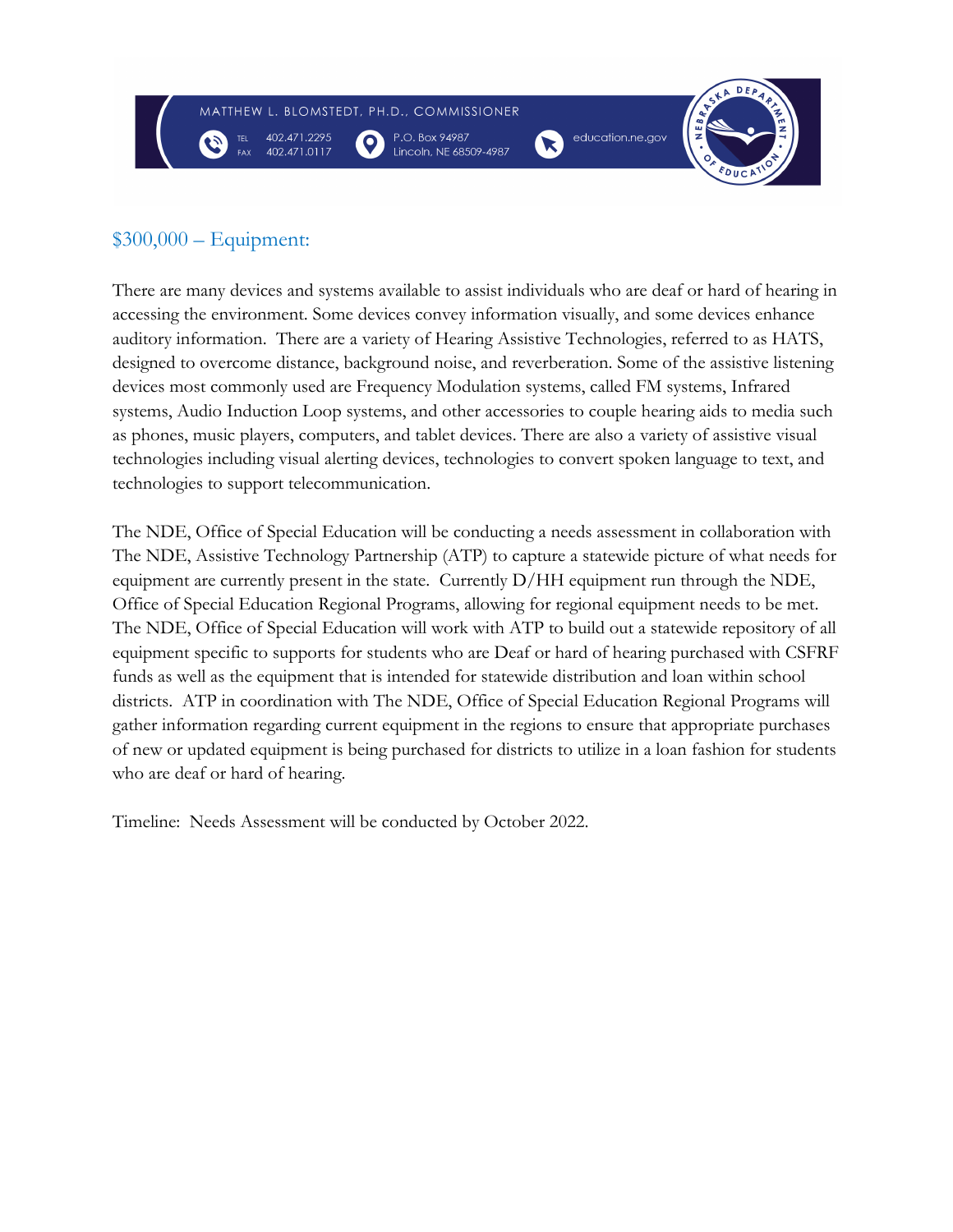

# \$400,000 – Educational Mentoring Support:

Interpreter mentorship programs have been created to address the increased demand for high quality interpretation services and the need for ongoing support for new and experienced interpreters. ASL/English interpretation is a complex social-linguistic task. The NCIEC states that "interpreting takes a high level of fluency in each language, keen ability to focus on what is being said, vast world knowledge, and professional, ethical conduct." The National Association of Interpreters (NAIE) in Education Guidelines cite an array of professional competencies needed by ASL/English interpreters, including proficiencies in use of American Sign Language and English; broad liberal arts knowledge; critical thinking and problem solving skills; appreciation of diversity and cross-cultural competence; knowledge in social and behavioral science, linguistics and communication; understanding of theories of interpretation and translation, human resources, professional ethics, and certification; and stress and health management.

Increased demand for qualified ASL/English interpretation led to growth of professional training opportunities for aspiring as well as working interpreters. However, the interpreting community's efforts to increase the numbers and availability of qualified ASL/English interpreters met with several challenges:

- Time lag between new interpreters' graduation from an interpreter preparation program and their attaining national certification
- A skills gap, including the level of ASL proficiency, among new and working interpreters
- Need for more professional development opportunities and networking support for interpreters
- Alternative entry pathways into professional interpreting, often by members of diverse racial/ethnic groups
- Lack of awareness of the role and acceptance of Deaf interpreters
- Lack of persistence in or dropping out of the interpreting profession

For students who are deaf who are attending school in general education settings, the provision of an educational interpreter is an important accommodation. The demand for educational interpreters has soared in recent years and has paralleled the increase in the number so students who are deaf who are attending local schools. Rapid growth in the field of educational interpreting has resulted in a shortage of well-prepared interpreters, a situation that is even worse in rural settings. Many individuals employed as interpreters have not completed formal preparation through interpreter preparation programs, and even fewer still have had appropriate training for employment in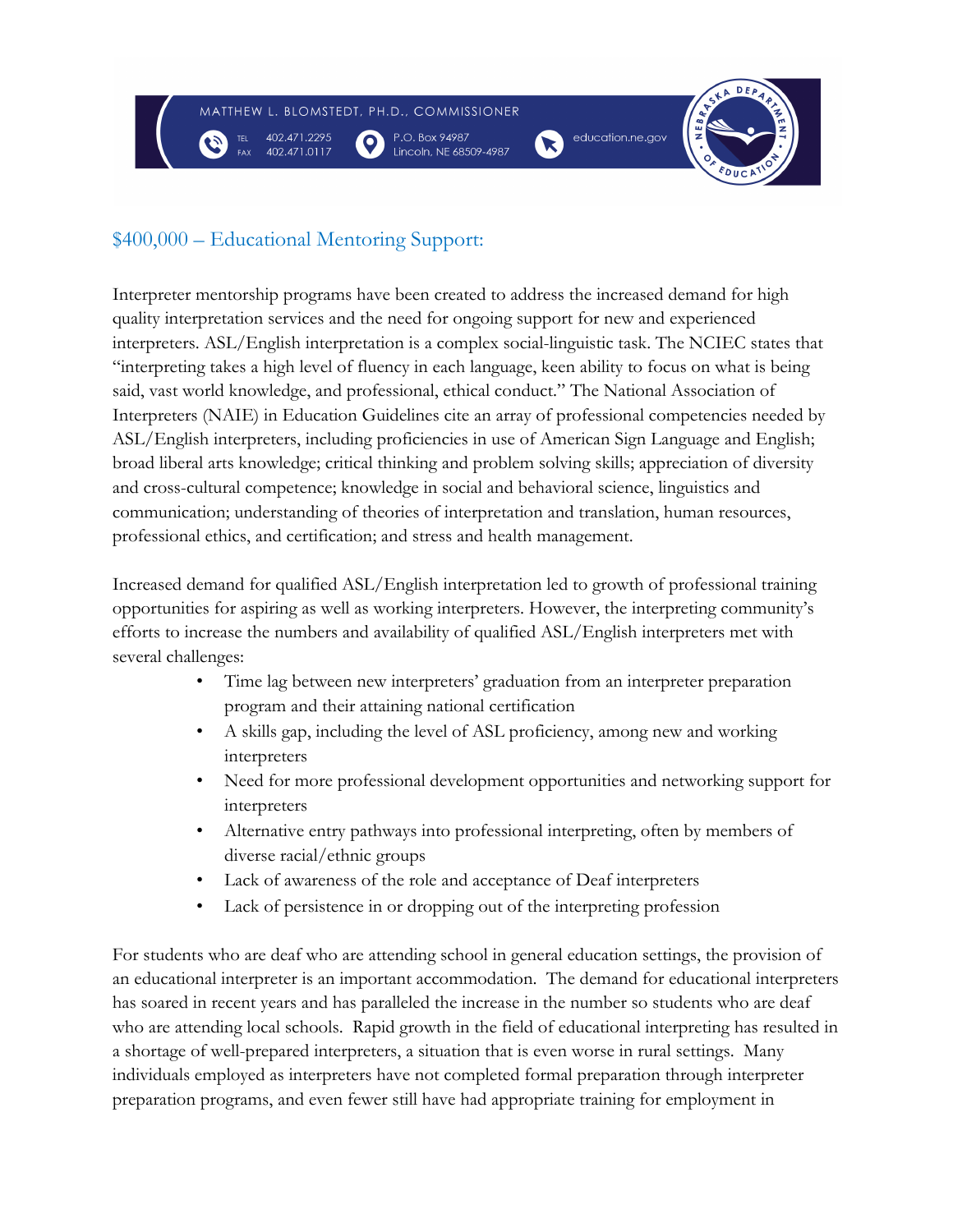

educational settings. The paucity of interpreters, couples with the concern about the quality of interpretation puts a high emphasis on the need to "grow your own" in rural and high shortage areas.

One way of addressing these challenges is through the design and implementation of interpreter mentoring programs to support new interpreters, interpreters from diverse populations, Deaf interpreters, and working interpreters seeking professional growth.

Beyond formal postsecondary interpreter preparation programs, interpreter mentoring programs are particularly suited to fostering refined skills and deeper understanding and sensitivities that come only through guided practice, feedback from other interpreters, and self-assessment in increasingly challenging situations.

The NDE, Office of Special Education currently administers 2 activities funded through the IDEA-Part B 611 Discretionary Funding made available to the state to support Educational Mentoring support.

The NDE, Office of Special Education will scale up the current activities with the CSFRF funds to enhance the current mentoring projects.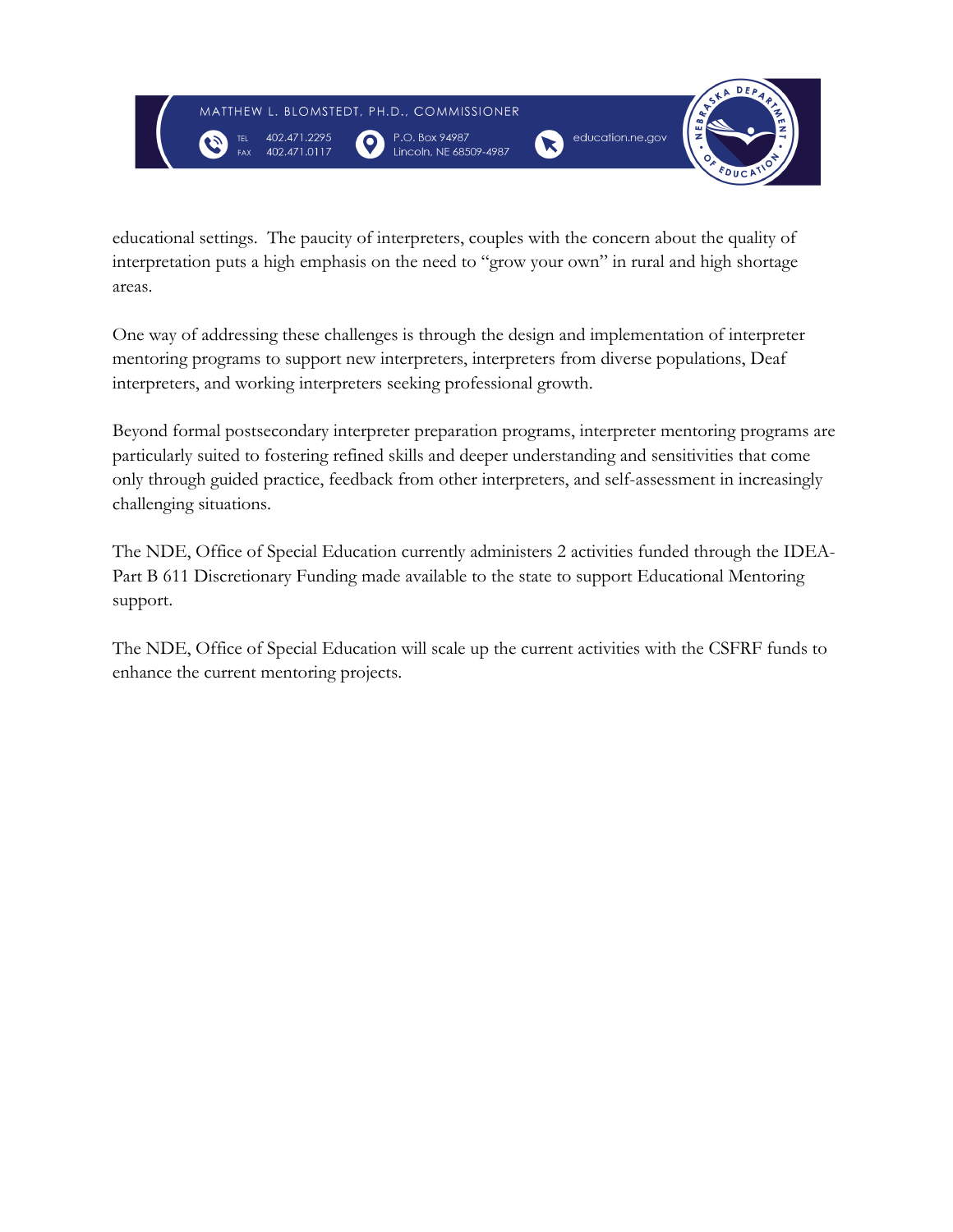

Lincoln, NE 68509-4987



#### Current Activities:

**1. TASK12 – Training and Assessment Systems for K-12 Educational Sign Language Interpreters (IDEA Regulations CFR 34.300.18 and 300.34)** 

## **a. Goals:**

- **i.** Provide oversight to the overall TASK12 Project, budget, and Advisory Board.
- **ii.** Administer the Educational Interpreter Performance Assessment (EIPA) for educational sign language interpreters to improve their services for children and youth who are deaf or hard of hearing.
- **iii.** Provide comprehensive State reports from assessment data.
- **iv.** Provide access to training modules for educational sign language interpreters.

## **b. Activities and Deliverables:**

- **i.** TASK12 will provide networking and support to elevate the quality of services being provided by sign language interpreters in K-12 settings. Each member State has a representative who serves on the TASK12 Advisory Board to provide guidance and direction for the TASK12 project. The TASK12 project will administer assessments for K-12 educational sign language interpreters at a location in Nebraska.
- **ii.** TASK12 staff will collect and save data from the assessment results as measured by the Educational Interpreter Performance Assessment (EIPA) of the Boys Town National Research Hospital. This data will be used to create and submit comprehensive reports which help States target the necessary supervision, intervention, support, and training for their interpreters.
- **iii.** The Advisory Board will meet annually to receive reports on TASK12 activities and provide recommendations for improvements.
- **iv.** TASK12 will provide access to all available, self-directed, online, training modules for K-12 educational sign language interpreters Statewide during this contract period.

## **c. Project Activities:**

- **i.** TASK12 staff will work under the direction of the appointed State Special Education Services (SES) staff member.
- **ii.** TAESE will facilitate assessments for all interested educational interpreters from Local Education Agencies (LEAs) Statewide.
- **iii.** TAESE will provide the SES a comprehensive report of data collected from all the Nebraska assessment results.
- **iv.** TAESE will coordinate and conduct an annual TASK12 Advisory Board meeting where members can provide recommendations of improvement and growth for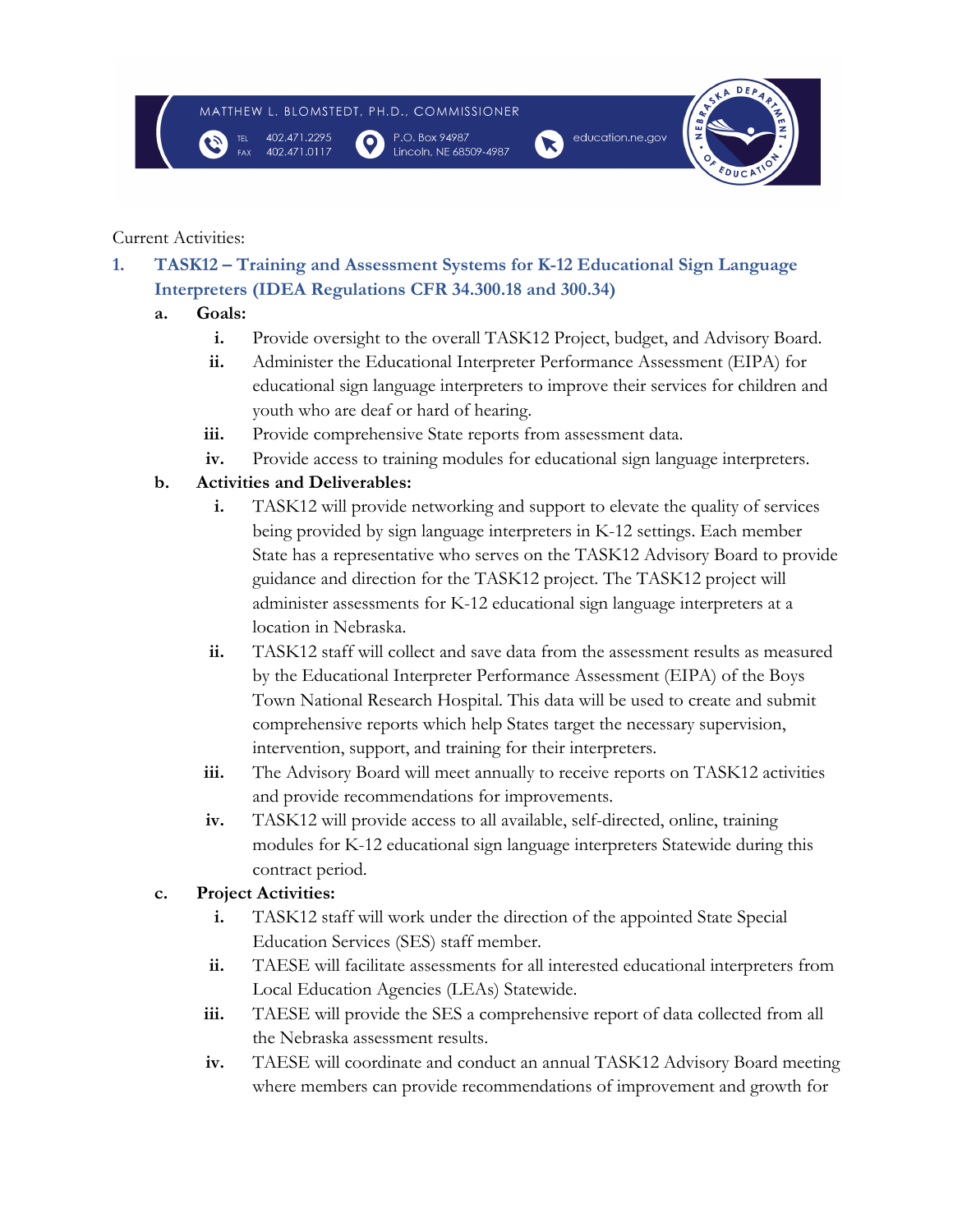$\mathbf{o}$ 

402.471.2295





the TASK12 project. TASK12 staff will report on related project data and activities to the Advisory Board during the meeting. Each member State will be represented at the Advisory Board meeting by a person of their choice.

- **v.** Maintain and facilitate a TASK12 Advisory Board listserv for the purpose of ongoing communication among Board members.
- **vi.** TAESE will coordinate and oversee activities related to assessment registration, data collection, assessment administration, State reporting, and the Advisory Board.
- **vii.** TAESE will provide access to all available self-directed online training modules for K-12 educational sign language interpreters Statewide with the option to earn continuing education credit.

## **d. Outcomes**:

- **i.** Interpreters will have the opportunity to take the EIPA for their skills to be evaluated to establish strengths and areas for improvement to target the necessary supervision, support, and training for them.
- **ii.** Resources will be collaborated together through the network of the multi-State Advisory Board.
- **iii.** Interpreters will have access to a rich array of professional development opportunities to improve language and interpreting competency.
- **iv.** Overall interpreting services will improve for students who are deaf or hard of hearing.

## **2. TASK12 Mentoring for Sign Language Interpreters (IDEA Regulations CFR 34.300.18 and 34.300.34)**

- **a. Goal:** Enhance the signing skills of school-based sign language interpreters in Nebraska through onsite and virtual mentoring.
- **b. Activities:**
	- **i.** TASK12 staff and the Nebraska TASK12 Board representative will conference together to discuss and refine the training and mentoring activities.
	- **ii.** Nebraska will serve as a mentoring pilot State to provide support to their sign language interpreters and help sustain their signing skills.
	- **iii.** If needed, and if the interpreters meet the 3.0-3.9 EIPA standard, interpreters will participate in a TIPS cohort to help them continue to improve their signing.
	- **iv.** TASK12 staff and Nebraska SEA staff will work together in developing and implementing virtual mentoring services for 5-9 other qualified interpreters in the State.
- **c. Outcomes:**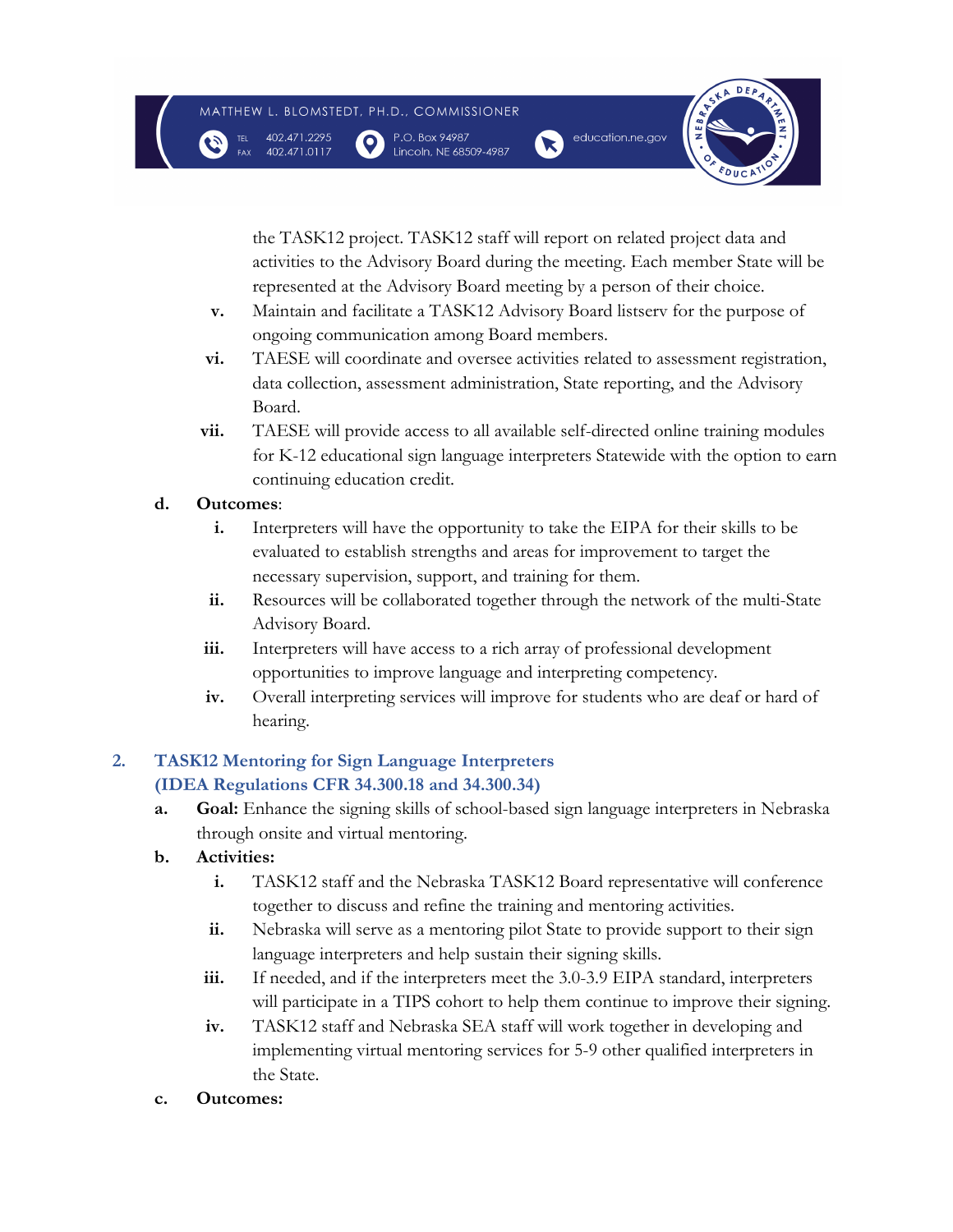

- **i.** TASK12 staff and the Nebraska Advisory Board representative will communicate and network with each other during each training and mentoring activity.
- **ii.** Nebraska interpreters (5-9) will receive training and virtual mentoring services to help sustain and improve their signing skills.

In addition to the current projects, The NDE, Office of Special Education will be developing an online submission process where individuals or agencies can submit project proposals to enhance education interpreter training and mentoring programs in Nebraska that are aligned to the following priority goals.

Priority Goals:

- **I.** Provide for development of and/or access to training modules for educational sign language interpreters
- **II.** Enhance the signing skills of school-based sign language interpreters in Nebraska through onsite and virtual mentoring.
- **III.**Provide opportunities for providers to network on Low Incidence issues.

The scale up of current projects will enhance the ability to meet goals II and III, however, there is a great need to continue to enhance the ability to attract and prepare individuals to the Educational Interpreting profession and then support the individual to becoming a highly qualified educational interpreter, goal I.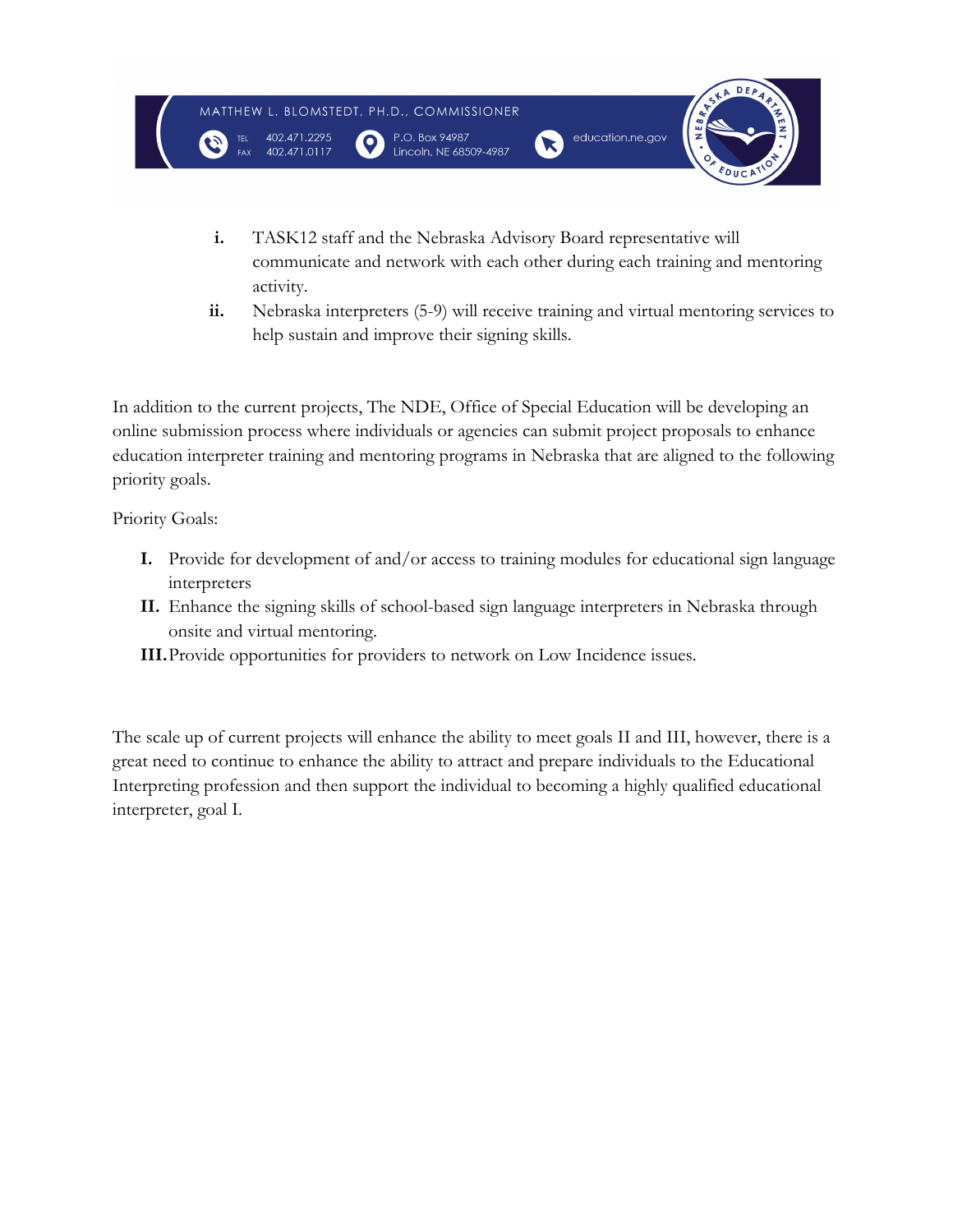

To continue to ensure meeting goals II and III there is continued need to support Educational Interpreters through mentoring and professional development to ensure they meet requirements. Currently 92 NAC 51 requires the following for Qualified Educational Sign Language Interpreters:

010.06A In order to be a qualified educational sign language interpreter for the purposes of 92 NAC 51-010.06, an individual must have a high school diploma, high school equivalency diploma or higher, and meet the requirements of 92 NAC 51-010.06A1 or 010.06A2:

010.06A1 Receive a passing score on the EIPA written exam, and attain and maintain one or more of the following competency levels as measured by the following assessments:

010.06A1a Educational Interpreter Performance Assessment (EIPA), Competency level 4.0 or above

010.06A1b Registry of Interpreters of the Deaf Certification (RID)

010.06A1c National Association of the Deaf (NAD) Competency level 4.0 or above

010.06A1d National Interpreter Certification (NIC)

010.06A1e Quality Assurance Screening Test (QAST) Competency level 4.0

Additional scale up of the current educational interpreter mentoring and professional learning opportunities will assist districts in providing for individuals to meet these requirements.

Projects can be submitted that meet one or more of the priority goals, with each goal area being met scoring higher in the selection process. Projects will be selected based on scoring within a rubric regarding the alignment to enhance goals, project proposed costs, and ability to sustain the project beyond funding opportunities within regions.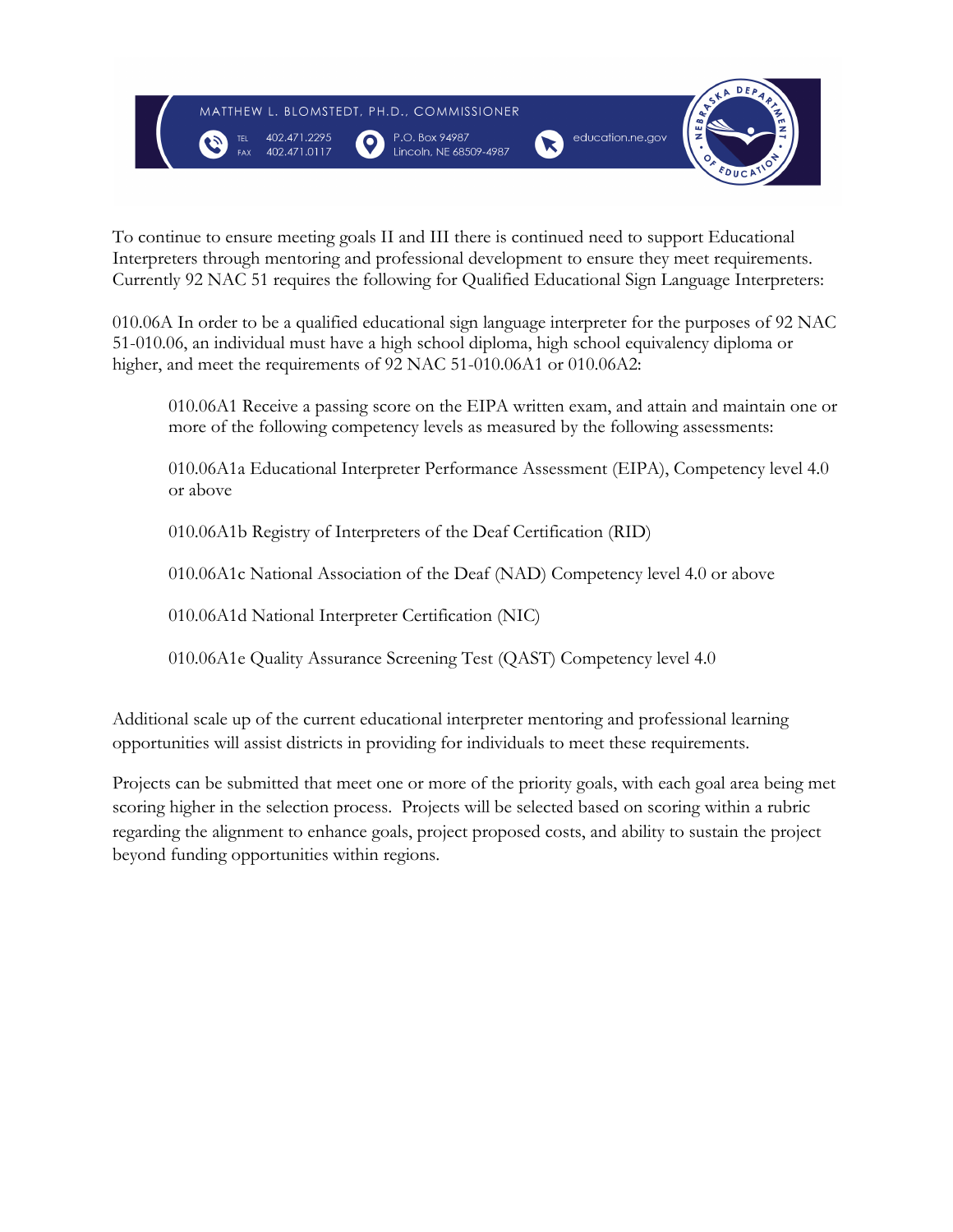

# Activity Timeline

| Year      | Year 1 - FY2021-22<br>July 1, 2021, through<br>June 30, 2022                                                                                                       | Year 2 - FY2022-23<br>July 1, 2022,<br>through June 30,<br>2023                                                                                                     | Year 3 - FY2023-<br>24<br>July 1, 2023,<br>through June 30,<br>2024                                                                                              | Year 4 - FY2024-<br>25<br>July 1, 2024,<br>through June 30,<br>2025. |
|-----------|--------------------------------------------------------------------------------------------------------------------------------------------------------------------|---------------------------------------------------------------------------------------------------------------------------------------------------------------------|------------------------------------------------------------------------------------------------------------------------------------------------------------------|----------------------------------------------------------------------|
| All       | Development of<br>Project Activities<br>and Guidance<br>Document related to<br>the distribution of<br>the Federal Funds -<br>will be completed by<br>June 13, 2022 | Stakeholder<br>Engagement-<br>October 2022<br>through February<br>2023<br>Development of<br>State Plan for use of<br>funds - February<br>2023 through April<br>2023 | Obligate all funds<br>and begin State<br>$Plan$ – July 2023<br>through June 2024<br><b>Monitor Progress</b><br>on State Plan - July<br>2023 through June<br>2024 | Expend funds and<br>evaluate State Plan                              |
| Services  |                                                                                                                                                                    | <b>Needs Assessment</b><br>and Survey for use<br>of funds re: Services<br>- will be conducted<br>by October 2022                                                    | Obligate funds<br>based on State<br>Plan for use of<br>funds - July 2023<br>through June 2024                                                                    |                                                                      |
| Equipment |                                                                                                                                                                    | <b>Needs Assessment</b><br>will be conducted<br>by October 2022                                                                                                     | Obligate funds<br>based on State<br>Plan for use of<br>funds - July 2023<br>through June 2024                                                                    |                                                                      |
| Mentoring |                                                                                                                                                                    | Scale up of current<br>activities - July 2022<br>through June 2023<br>Development of<br>Project Proposal<br>Process - June 2022                                     | Obligate funds<br>based on State<br>Plan for use of<br>funds                                                                                                     |                                                                      |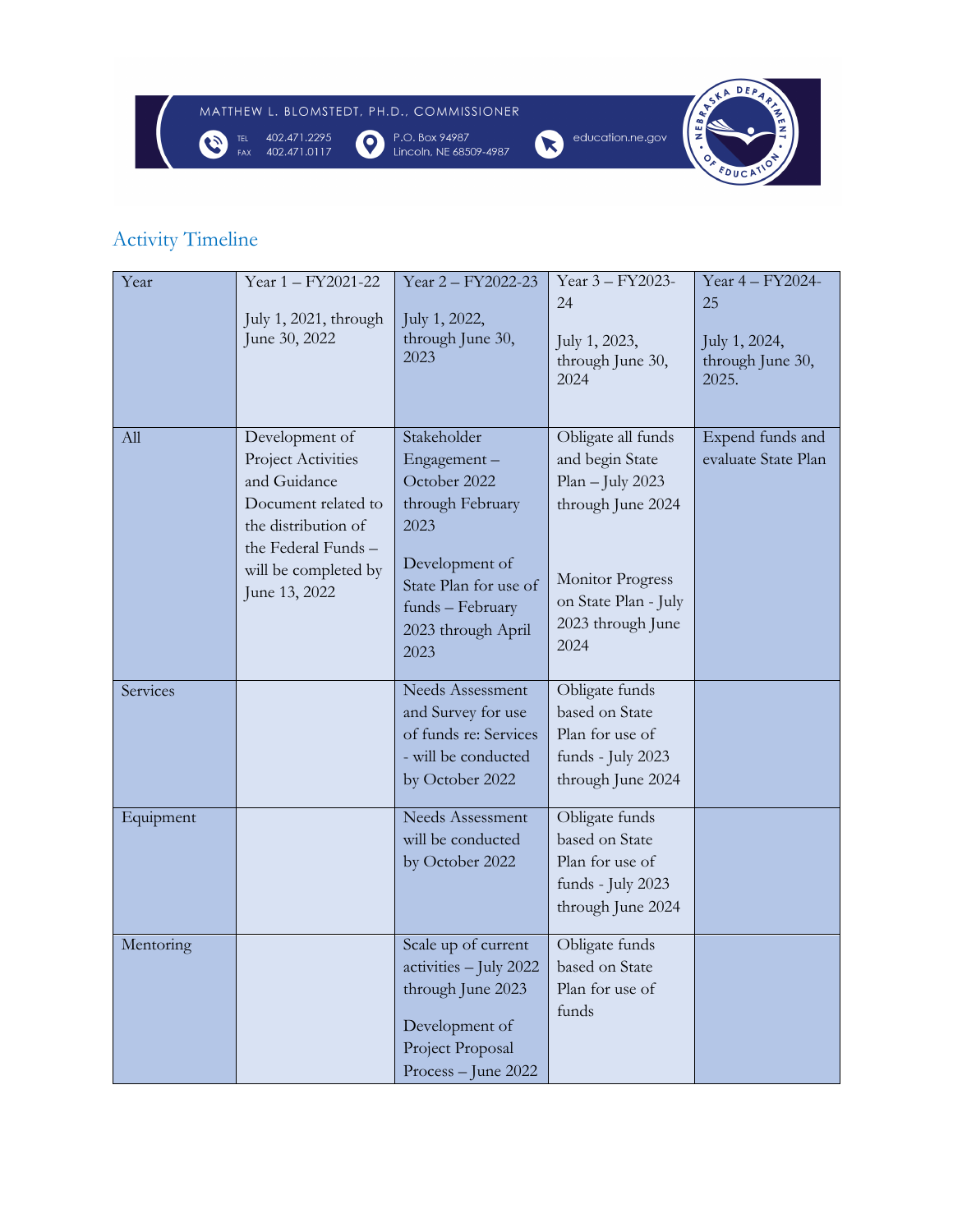# MATTHEW L. BLOMSTEDT, PH.D., COMMISSIONER



P.O. Box 94987<br>Lincoln, NE 68509-4987





|  | through October         |  |
|--|-------------------------|--|
|  | 2022                    |  |
|  |                         |  |
|  | Deploy Call for         |  |
|  | Project Proposals-      |  |
|  | October 2022            |  |
|  | through December        |  |
|  |                         |  |
|  | 2022                    |  |
|  | Form Review             |  |
|  | Committee -             |  |
|  |                         |  |
|  | October 2022            |  |
|  | <b>Review Submitted</b> |  |
|  | Project Proposals-      |  |
|  | November 2022           |  |
|  |                         |  |
|  | through January         |  |
|  | 2023                    |  |
|  |                         |  |
|  | Announcement of         |  |
|  | Project awards -        |  |
|  | February 2023           |  |
|  |                         |  |
|  | State Plan for use of   |  |
|  | funds from selected     |  |
|  | projects - March        |  |
|  | 2023 – June 2023        |  |
|  |                         |  |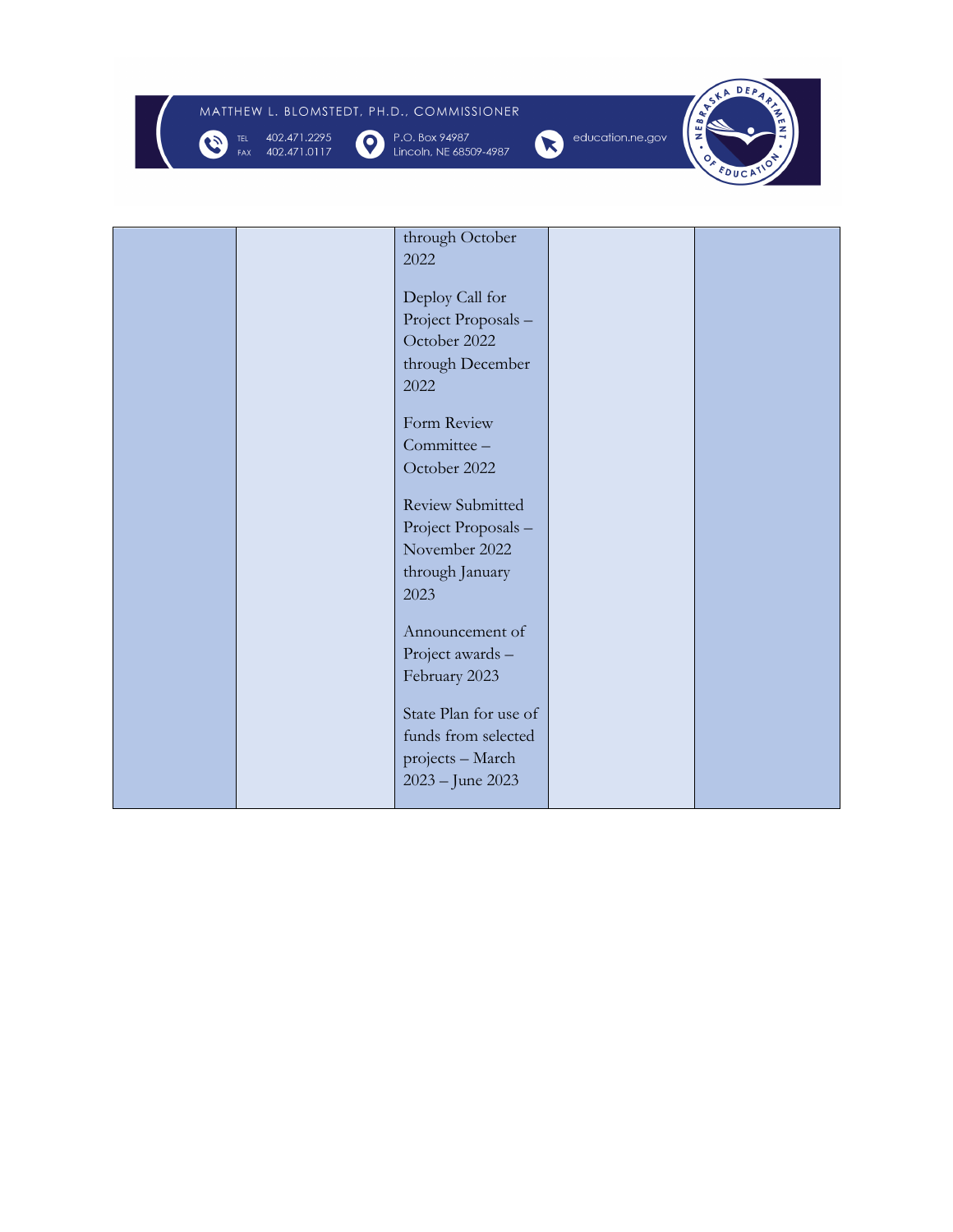

The Nebraska Department of Education intends the following uses of the funds, supporting a strong and equitable recovery from the COVID-19 pandemic and economic downturn.

| Amount:   | Intended Use:                   | Timeframe:                 |
|-----------|---------------------------------|----------------------------|
| \$300,000 | Selection of Specific Services  | Purchases or Contracts     |
|           | that can be enhanced to         | entered into for the 2023- |
|           | support students who are Deaf   | 24/2024-25 School Year(s). |
|           | or Hard of Hearing or training  |                            |
|           | on services provided to service |                            |
|           | providers based on Needs        |                            |
|           | Assessment.                     |                            |
| \$300,000 | Selection of Specific           | Purchases or Contracts     |
|           | Equipment that can be           | entered into for the 2023- |
|           | enhanced to support students    | 24/2024-25 School Year(s). |
|           | who are Deaf of Hard of         |                            |
|           | Hearing or training on          |                            |
|           | equipment provided to service   |                            |
|           | providers based on Needs        |                            |
|           | Assessment.                     |                            |
| \$400,000 | Selection of Projects to        | Purchases or Contracts     |
|           | support students who are Deaf   | entered into for the 2023- |
|           | of Hard of Hearing regarding    | 24/2024-25 School Year(s). |
|           | <b>Educational Mentoring</b>    |                            |
|           | Support.                        |                            |

**How is this eligible under the American Rescue Plan Act (ARPA)?** As referenced in SLFRP final rule, pages 6-7, "an expanded set of households and communities are "impacted" or "disproportionately impacted" by the pandemic, thereby allowing recipients to provide responses to a broad set of households and entities without requiring additional analysis. Further, the final rule provides a broader set of enumerated eligible uses available for these communities as part of COVID-19 public health and economic response, including making affordable housing, childcare, and early learning services eligible in all impacted communities.

Infants, toddlers, and students who are deaf and hard of hearing often face significant barriers to receiving effective communication accommodations in educational settings. Effective communication in educational settings between students/families and their providers is critical for improved outcomes for students with disabilities. Complex, sensitive, and vital information is often conveyed in educational settings, and effective communication is essential to ensure that all information shared is understood clearly by all parties. But a lack of effective communication remains a significant barrier to education for individuals who are deaf or hard of hearing. In addition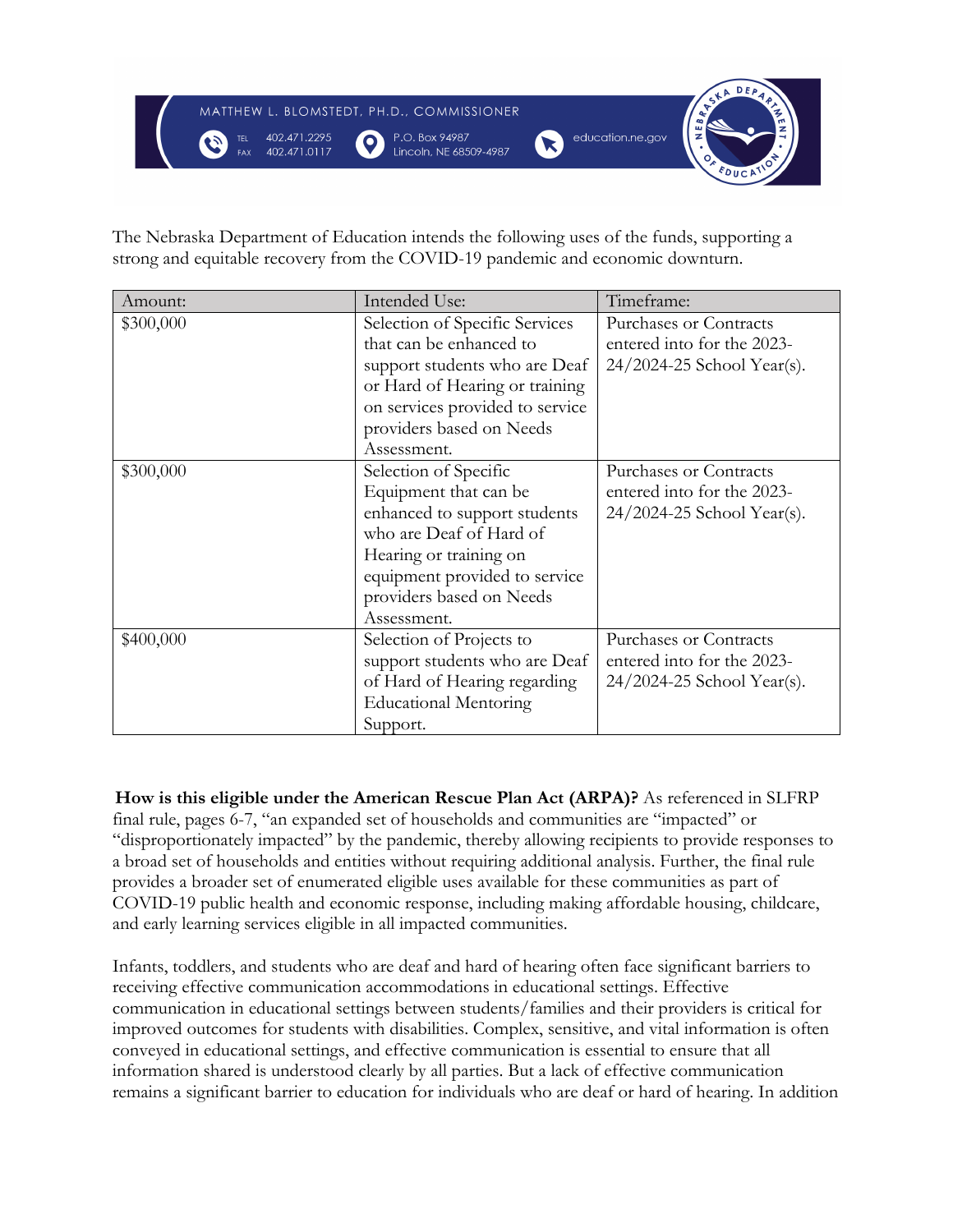

to the already existing barriers faced by the deaf and hard of hearing in educational settings in normal times, the COVID-19 pandemic, which has disrupted all aspects of educational services, poses additional issues for this population.

Barriers to effective communication, which exist across educational settings, include providers and staff not having the requisite knowledge of what is required of them by federal law and regulations and protocols that assume a "one-size-fits-all" approach to effective communication across most situations. The cost of providing services, and staff not understanding what services may aid in effective communication or how to access those services, also pose challenges. When facing barriers to effective communication, deaf or hard of hearing individuals often experience dissatisfaction with their education, are unable to successfully navigate educational systems, and face negative outcomes.

Ironically, many of the communication challenges posed to the deaf or hard of hearing in educational settings during the COVID-19 pandemic are the result of safety precautions. To slow the spread and reduce the risk of exposure, many educational entities implemented mandated precautions such as the wearing of personal protective equipment including masks; visitation and capacity restrictions, which may limit or eliminate access to in-person sign language interpreters; and increased use of tele education, all of which create communication challenges.

Some individuals who are deaf or hard of hearing rely on lip reading, visual cues, and residual hearing. With the proliferation and common use of face masks during the pandemic, individuals who rely on residual hearing and visual cues to understand others were not be able to do so if the person they were communicating with was wearing a mask. Since a mask covers the mouth and much of the face, it takes away the ability to observe lip movement and facial expressions. For infants, toddlers, and students who wear hearing aids, mask wearing also posed challenges; both masks and hearings aids are worn around the ears, and when wearing a mask, deaf or hard of hearing individuals who use hearing aids may faced increased discomfort and may even lose their hearing aids.

The switch to remote learning and the need for social distancing continues to limit many kids' ability to interact with their peers in-person. And that lack of in-person engagement has had a social impact on many students in the Deaf and Hard of Hearing community.

The Nebraska Department of Education's use of funds would help support a strong and equitable recovery from the COVID-19 pandemic and economic downturn for students who are deaf or hard of hearing and their families.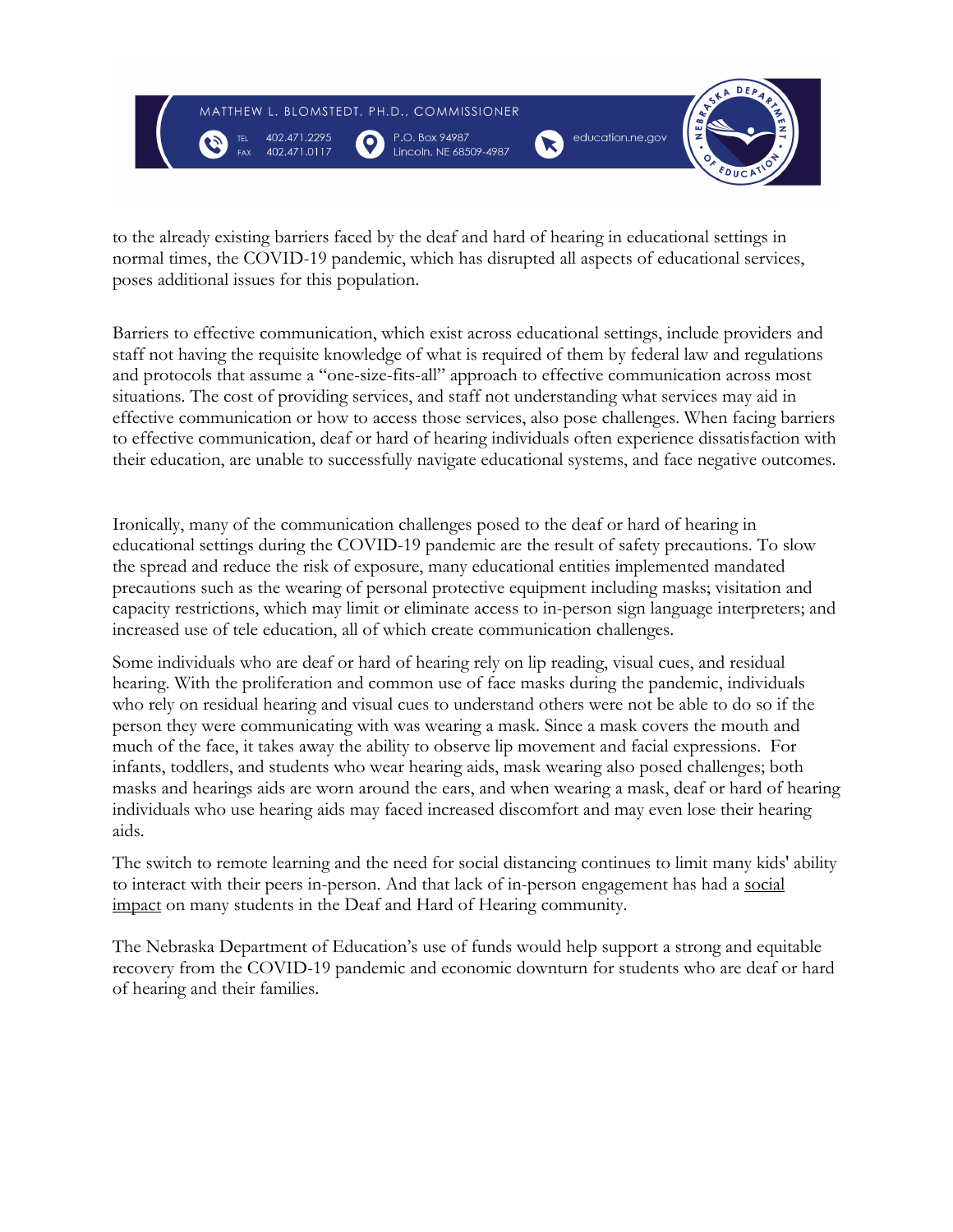$\bullet$ 



P.O. Box 94987 Lincoln, NE 68509-4987





**Project and Expenditure Report - Quarterly Period Covered State Due Date US Treasury Due Date** April 1 – June 30, 2022 July 18, 2022 July 31, 2022 July 1 – September 30 , 2022 October 17, 2022 October 31, 2022 October 1 – December 31 , 2022 January 16, 2023 January 31, 2023 January 1 – March 31 , 2023 April 17, 2023 April 30, 2023 April 1 – June 30, 2023 July 16, 2023 July 31, 2023 July 1 – September 30, 2023 October 17, 2023 October 31, 2023 October 1 – December 31 , 2023 January 16, 2024 January 31, 2024 January 1 – March 31, 2024 April 15, 2024 April 30, 2024 April 1 – June 30, 2024 July 16, 2024 July 31, 2024 July 1 – September 30, 2024 October 16, 2024 October 31, 2024 October 1 – December 31, 2024 January 16, 2025 January 31, 2025 January 1 – March 31 , 2025 April 15, 2025 April 30, 2025 April 1 – June 30, 2025 **July 16, 2025** July 31, 2025 July 1 – September 30, 2025 October 16, 2025 October 31, 2025 October 1 – December 31 , 2025 January 16, 2026 January 31, 2026 January 1 – March 31 , 2026 April 15, 2026 April 30, 2026 April 1 – June 30, 2026 July 16, 2026 July 31, 2026 July 1 – September 30 , 2026 October 16, 2026 October 31, 2026 October 1 – December 31, 2026 March 16, 2027 March 31, 2027

| <b>Other Dates of Note:</b>           | <b>Due Date</b> |  |
|---------------------------------------|-----------------|--|
| <b>State Guidance Documents Due:</b>  | June 13, 2022   |  |
| <b>Report to Executive Board Due:</b> | July 13, 2022   |  |

*Note: The administrative expenditures of any agency, board, or commission related to the use of the Federal Funds appropriated pursuant to this act shall not exceed fifteen percent of the Federal Fund appropriation to such agency, board, or commission for such purpose. The expenditures for permanent and temporary salaries and per diems for FY2022-23 as provided for in this act shall not be considered in the basis for continuation funding for any fiscal year of a succeeding biennium.*